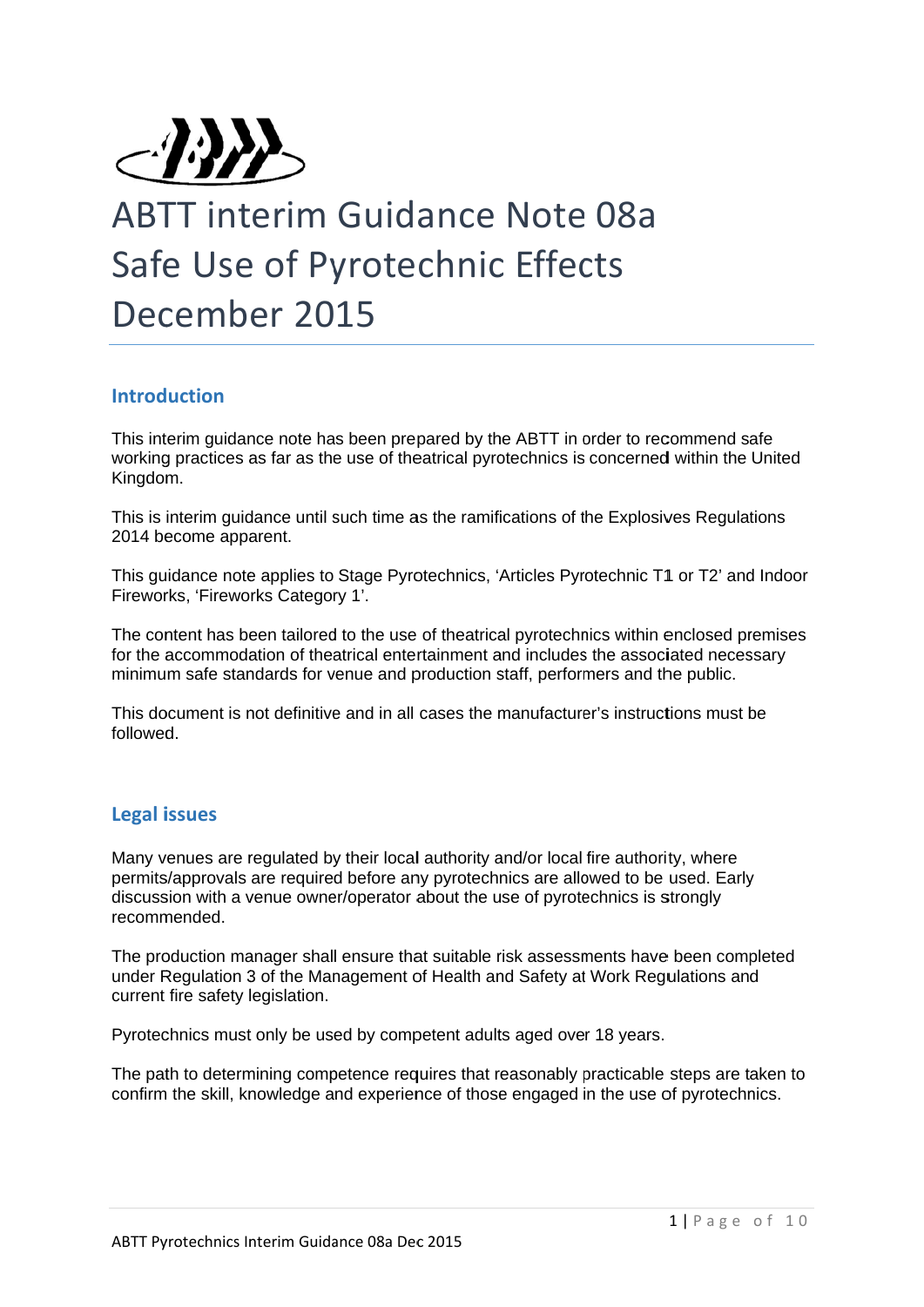# **Planning**

The first element of planning in relation to pyrotechnics is to establish exactly what the production is trying to achieve and to assess how appropriate the effect is for the venue or location.

Anyone wishing to use pyrotechnics must inform the venue and/or local authority of this intention, usually at least 14 days prior to the event but potentially earlier. Check with the venue with regards to notice periods during the planning stages.

*A proposal to use pyrotechnics must include:* 

- A list of all the devices that are to be used along with the name of the manufacturer(s).
- A proposed plan of where the pyrotechnics will be placed in the venue.
- A cue list of when the pyrotechnics are being used.
- Details of the operator in the form of a resume or CV.

Consideration should be made of the residual effects that a device could produce, such as:

- Smoke
- Staining (coloured smokes and used device materials)
- Noise
- Sparks
- Flames
- Odours
- Hot fall-out
- Other debris fall-out
- Deliberate projectiles (streamers, confetti)

A suitable emergency plan should be discussed and documented with the venue and to their approval.

As the planning process leads towards the event, review all documentation and procedures to ensure continued safety compliance.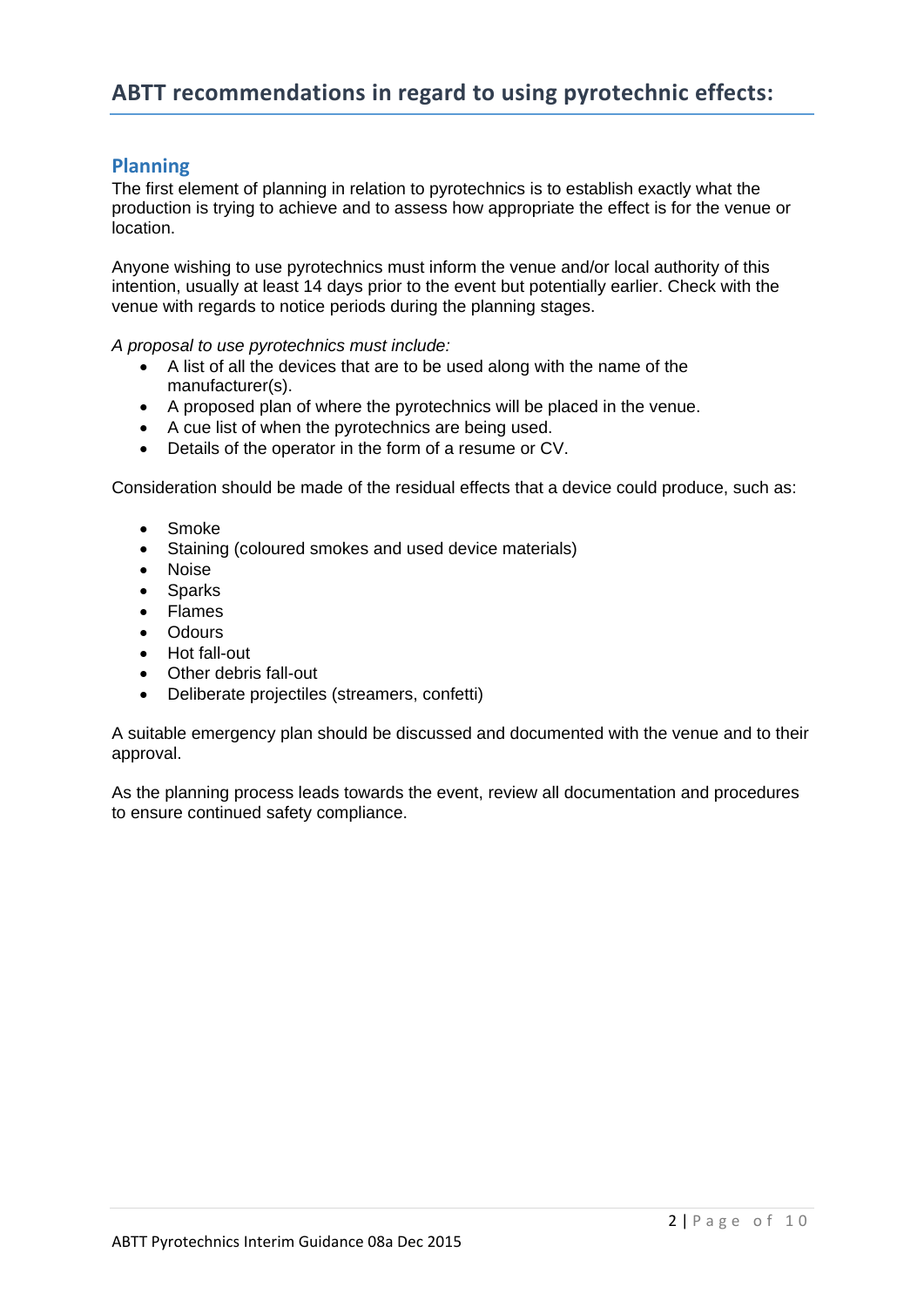## **Risk**

Risk assessment is not intended to prevent the use of effects but should be used to identify suitable precautionary measures and controls to enable the event to proceed as safely as reasonably practicable.

The reduction of potential risks is a continuance of the planning procedure for pyrotechnics.

Fire safety legislation requires that a suitable and sufficient assessment of the risks from fire is completed. This will include pyrotechnic devices and to identify the general fire precautions that need to be taken.

When positioning devices, account must be taken of all personnel, scenery and other objects within the immediate vicinity of the pyrotechnics. The operator must ensure that all fabrics in close proximity are of a non-flammable nature including performers' costumes.

Where an unfamiliar pyrotechnic device is to be used, a test firing should take place with the relevant parties present. If additional safety measures are identified and required then the specific risk assessment should be updated to include them.

All those involved in a production should be familiar with the nature of the effects to be used.

The operator should ensure as far as possible that any device is in a position where the likelihood of being tampered with by an unauthorised person is avoided.

The operator should also ensure that the effect is not modified in anyway, to enhance or reduce an effect. Such modification could cause the effect to perform differently to that expected and therefore increases the risk to those in the vicinity.

Some examples of potential risks associated with pyrotechnics:

- People working at height (crew in grid/fly floor, follow spot operators on truss), the proximity of effects, warnings to artists, FOH staff etc., requirement for rehearsals, potential smoke inhalation for people above the effects.
- Venue air draughts that could blow sparks, flames & smoke in an unfavourable direction.
- Building and set furnishings: Curtains, carpets, ceilings, wallpaper, etc.
- Musical instruments i.e. Sparks onto instruments, including drum kit skins, band leaders and musicians.
- Confetti/streamers falling into instruments.
- Lighting Systems Filters/lighting gels, entanglement with streamers etc.
- Sound Systems Sparks/flames catching speakers, microphones including hanging microphones. Added noise levels of maroons damaging sound system
- Clothes/materials, costumes and wigs check flammability.
- Scenery/Set check flammability.
- Slips, trips and falls Cable placement, slippery residue on floors/steps from smoke machines, etc. Concealment of devices by low lying fog effects producing trip hazards.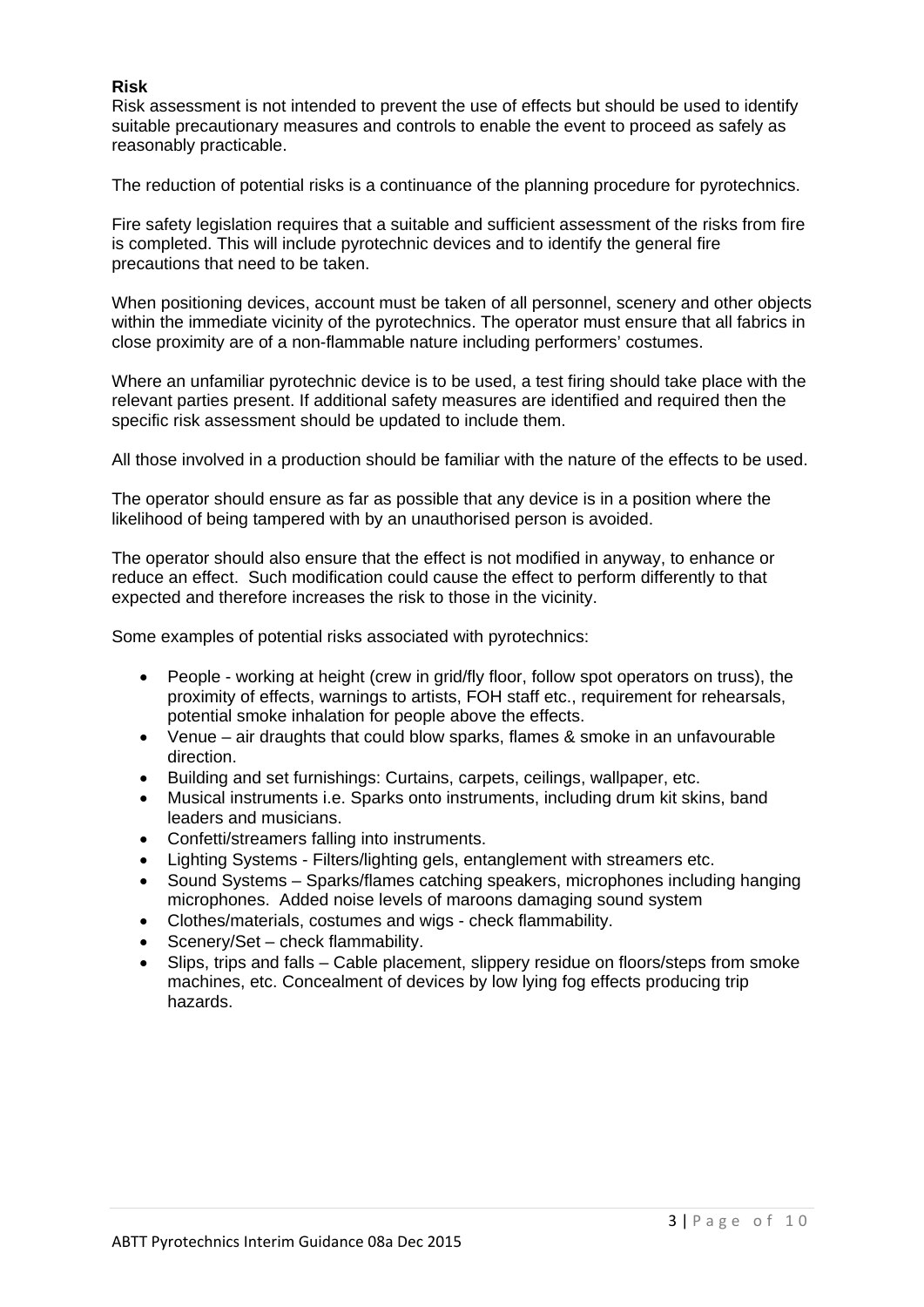## **Competence**

People handling and operating pyrotechnics must be competent to carry out the activities under all conditions. They must understand the hazards and risks which may arise and the actions to take in abnormal or emergency situations. Inclusion on the Association of Stage Pyrotechnicians membership register\* (or similar) could be taken as an initial measure required to establish an individual's competence.

## **Venue Duty-Holders (***not the operator)*

Theatre staff should ensure that those involved in or providing support to the Operator in the use of pyrotechnics:

- understand the nature of the risks and hazards that may arise out of the use of pyrotechnics;
- can identify that appropriate measures to be taken have been implemented before the use of pyrotechnics including any demonstration or test firing.

They should:

- know the procedures that must be followed:
- know the site rules that apply to the use of pyrotechnics;
- know what the indications are and the actions to be taken, when an abnormal or hazardous incident occurs;
- know the actions required in the event of an emergency;

They should check:

- that the Operator is competent for the task;
- that the pyrotechnics proposed are suitable for the venue;
- that the pyrotechnics are positioned appropriately.
- that the pyrotechnics are stored appropriately.

\*Association of Stage Pyrotechnicians www.stage-pyro.org.uk

## **Pyrotechnics Procurement**

Ensure that the manufacturer's instructions and material safety data sheet(s) (MSDS) are readily available and can be sourced.

It is illegal to mix/make-up, charge or recharge devices on premises other than those venues licensed for the purpose.

T2 products may only be purchased by a person with specialist knowledge and public liability insurance.

Black Powder is NOT allowed in a venue without an 'acquire and keep' license and its use would not normally be covered by the venue insurer.

## **Transport (in and around the venue)**

Transport by road/vehicle is not covered by this document

Transportation around the venue to a secure and safe storage area is imperative.

All pyrotechnics should be supplied and delivered in UN regulation approved packaging and should remain in such packaging (as storage) until required for use.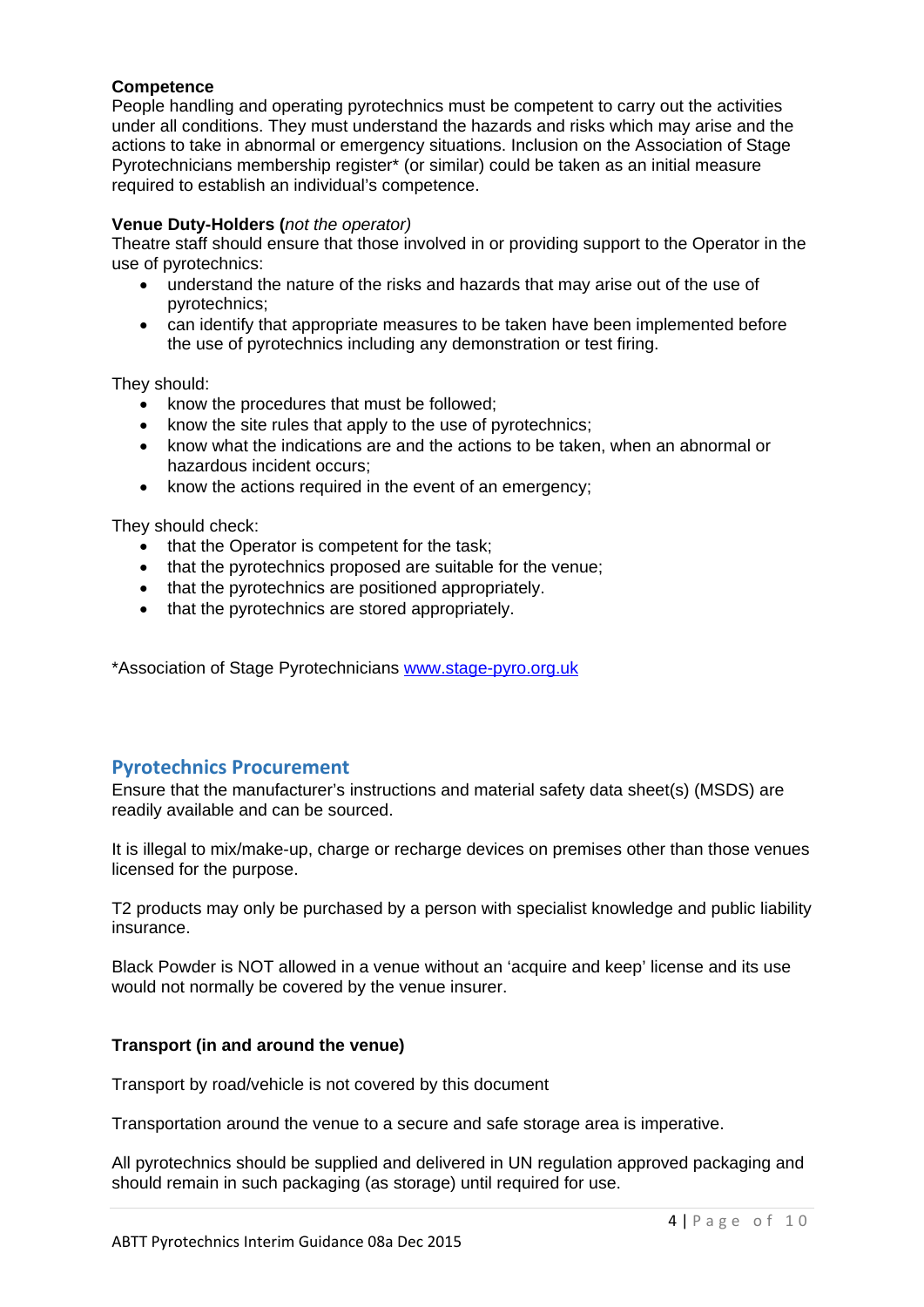## **Safety Documentation**

The production of effective safety documentation is essential in any application to use pyrotechnics.

As an operator, it is necessary to the able to provide, or to know where to find, the following:

- Manufacturer's information for the products to be used.
- Material Safety Data Sheets for the products.
- A suitable risk assessment covering the effects to be used and their application within the event. This will also require a section on fire related risks. This should include any specific mitigation or method statements required to use the pyrotechnics as safely as reasonably practicable.
- Operators resume, covering experience and training.
- A suggested stage plot of positions of pyrotechnics to be used.

## **Storage**

Pyrotechnics are different from other fire hazards in that they have inherent explosive capabilities; they do not require oxygen to burn and usually have an internal source of ignition. They are however, unlikely, to explode spontaneously.

Keep pyrotechnics in their original UN transport boxes. Close the tops of the boxes securely each time after removing the required show supply and return them to the storage area.

Only devices immediately required should be placed in the firing positions; additional devices should not be present on the stage. If, due to time/access constraints between shows, it is necessary to rig multiple shows then the risk assessment should address the implications of doing so and implement any agreed mitigation to minimise the risk of cross ignition or tampering of devices between shows.

The venue should, where practicable, site any storage area away from public areas, fire routes or exits and any likely ignition source such as switch or plant rooms and waste areas.

Ensure that the storage area is labelled with an appropriate hazard sign.

The pyrotechnics should NOT be stored in a metal cupboard, drawer or similar construction due to fragmentation which could occur in the event of an incident.

Make sure that the following controls are in place:

- Clear signage to describe contents of store (i.e. "Pyro Store").
- Fire-fighting equipment is readily available.
- The storage area is clear of any other flammable material.
- The storage area is secure and kept locked when not in actual use.
- The storage area is NOT in the path of a fire exit route.
- The appropriate venue management have the Operator's contact details.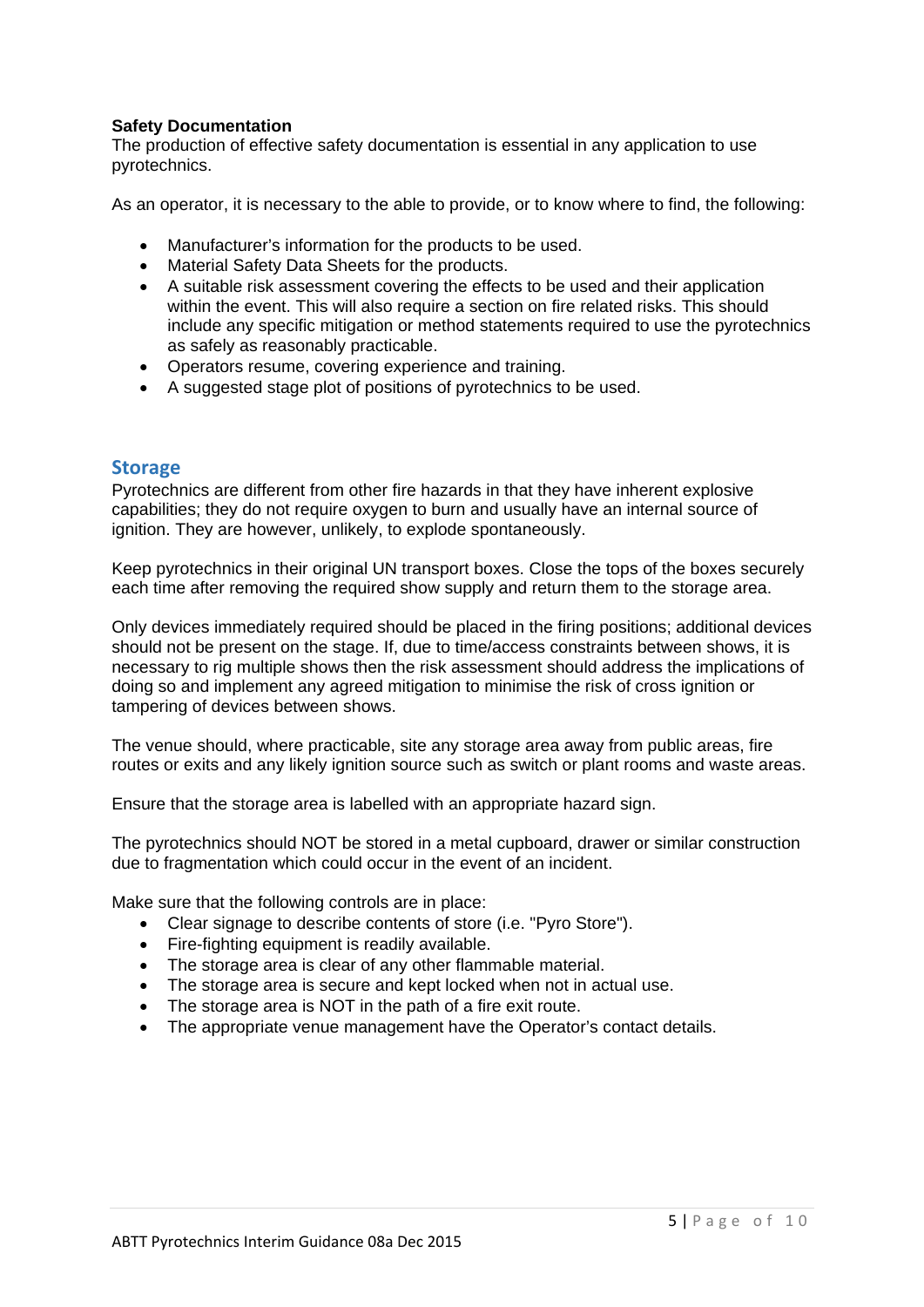## **Placement of pyrotechnic devices**

Review the manufacturer's safety information for the appropriate safety heights and distances. Persons with specialist knowledge can make other decisions with accompanying risk assessment.

To ensure that effects cannot be moved, knocked over or redirected they should be firmly fixed to a surface. Consideration should be given to securing flash pods/holders to the floor, a board or other item considered as secure (not flight case).

#### **Placement of pyrotechnics on lighting and sound trusses:**

Consider a permanent installation if the effect is being used for a number of shows. Build holders into the scenery with all hardware and wiring hidden from view.

Be aware that rigging may be accessed by lighting and sound technicians. Ensure that they are aware of the location of effects holders and request that they inform you if they have had access to the area and especially if they have noticed any problems or issues.

If the production can accommodate a dedicated truss or bar specifically for pyrotechnics, this will reduce the risks.

## **"Messy" pyrotechnics:**

These include such devices as confetti, streamers and glitter projectors. Whilst the materials inside are flame proofed, it is usually desirable to use and operate these types of devices after all the Flash/Star/Jet/Gerb/Flame types have been fired in order to avoid the likelihood of any smouldering.

## **Firing systems**

Firing systems used must be of a recognised design and manufacture, incorporating both electrical and mechanical 'fail-safes' i.e. multiple points of disconnection, key switch and panel switches that protect and prevent accidental ignition. The operator should only insert the key and 'arm' immediately prior to operation.

At no time should the key be left unattended in the controller.

- Wiring layouts should be so designed and positioned so as not to be in close proximity to electrical power systems.
- Wiring should be located so that it cannot be a trip hazard or damaged or pulled by equipment or other means.
- The power supply indicator light should be sited so as to be clearly visible.

Switch key off immediately after firing.

#### **Maintenance**

Pyrotechnic equipment should be purchased or hired from a reputable supplier with appropriate test and electrical safety certification.

Device holders and fragmentation tanks must be cleaned after use to prevent debris catching fire or corrosion of metal parts and thereby ensure safe, efficient operation when next used.

All equipment should be regularly tested and inspected for damage or system failure. This includes suitable electrical inspection and testing.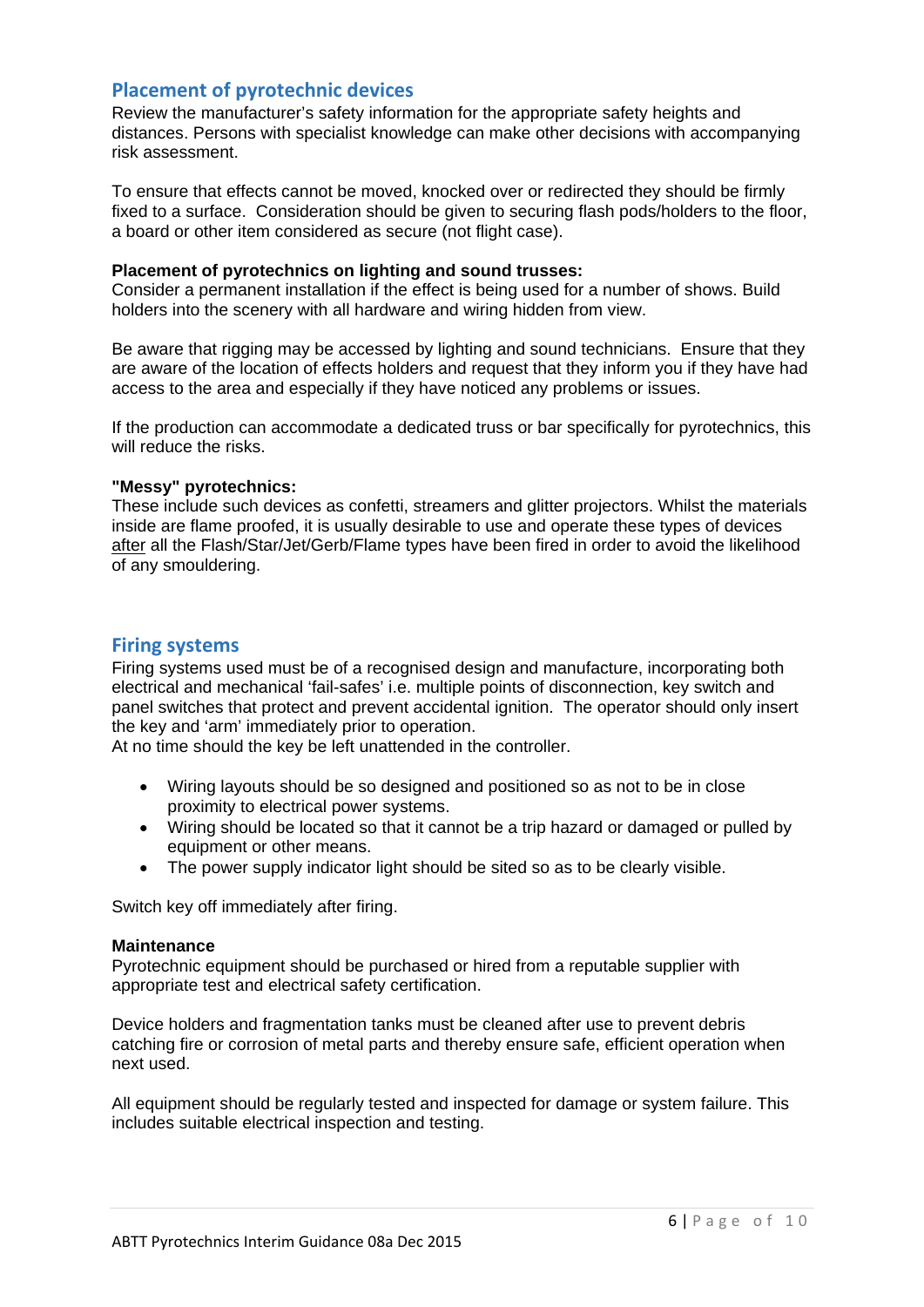## **Communications**

The operator should have sight of all devices. If it is unsafe to initiate any device, then the operator must not fire. If it is found that an operator does not have full line of sight to all effects then the use of competent individuals tasked as "spotters" can be considered.

# **The final decision to fire any effect must rest with the operator.**

## **Warning Signage**

Clear warning signage should be positioned to warn those in the area of effects.

Warn the audience by means of notices in the foyer that pyrotechnic devices will be used during the performance.

Ensure any area designated as a storage area is clearly signed.

Where necessary, place notices in dressing rooms with details of scenes involving pyrotechnics.

## **Noise Levels**

Such effects must be assessed to ensure that staff and the public are not exposed to excessive noise levels.

Both technical and front of house staff should be warned of the presence of such effects and a notice identifying that special effects are in use during the show be displayed (Foyer Area and entrance doors etc.).

Sound levels are usually higher in an empty auditorium when testing, which may mean initial levels are lower than expected during performance.

## **Demonstrations ‐ Planning Tests (for performers)**

Most venues and/or local authorities will require a demonstration prior to authorising pyrotechnic use. This demonstration needs to be planned into schedules allowing sufficient time to modify and rectify any possible issues.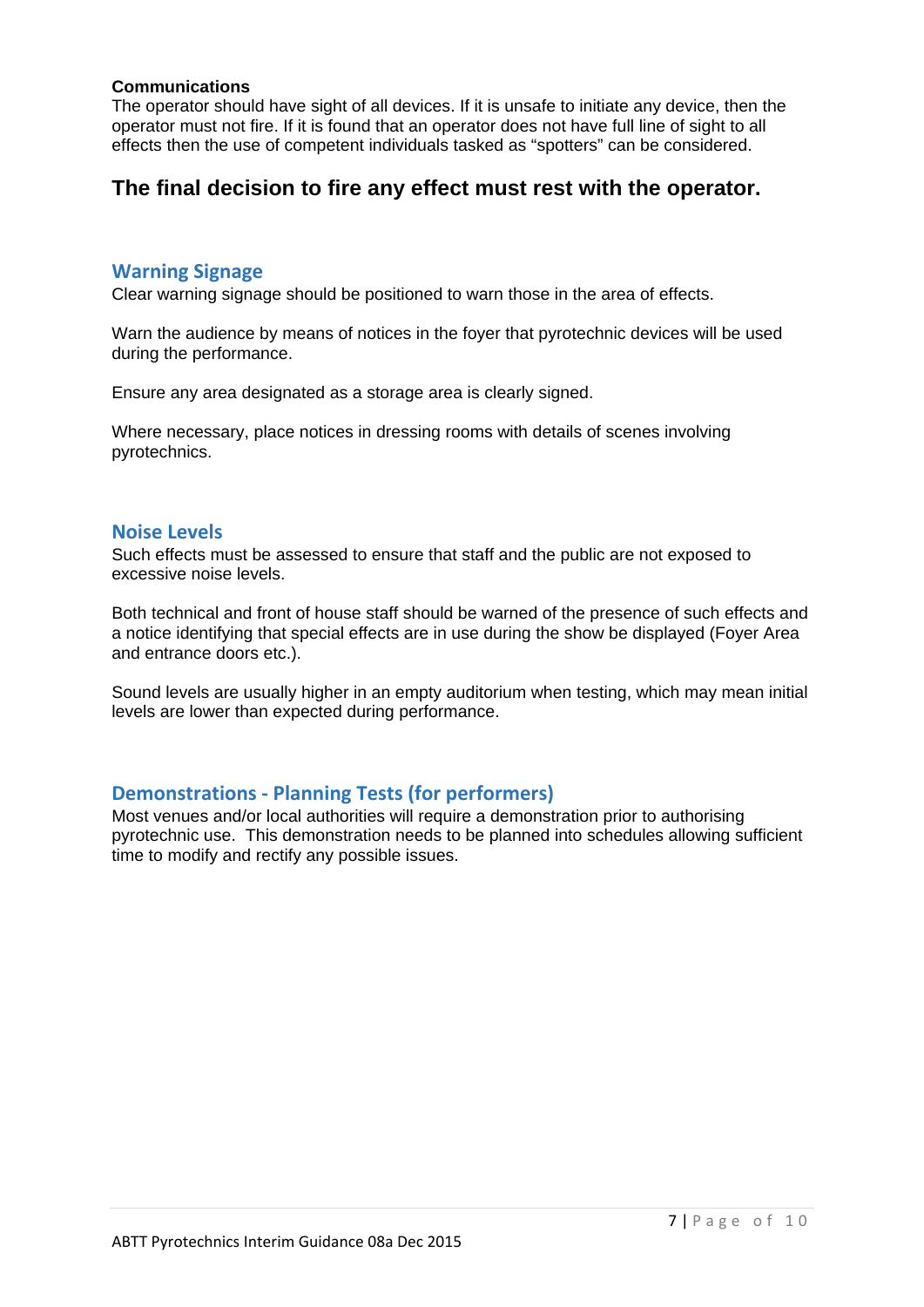## **Misfires**

Misfires can be divided into four distinct categories:

- Mechanical failures
- Product failures
- Crossfires
- Human error

#### 1. Mechanical failures

Mechanical failures are the most common in using pyrotechnics. A failure can be one or more of the following:

- Control unit electrical failure
- Cable and/or connection break
- Pyrotechnic holder connection failure

## 2. Product failures

Failures or misfires due to manufacture or transportation do occasionally occur and whilst tests of electrical continuity can be made, such tests cannot guarantee the operation of the device. Such product failures can cause the effect to not fire at all or not function as intended.

#### 3. Crossfire

This is when one pyrotechnic device ignites an adjacent device with a stray spark or flame. This can usually be eliminated by lightly covering, but not sealing, the adjoining device with aluminium foil. Again this should be identified at the planning stage in order to reduce the risk of occurrence.

#### 4. Human errors

Rehearse, rehearse, and rehearse. Ensure the operator is not distracted or expected to multi-task whilst operating devices.

#### **Devices failing to function**

When you are absolutely certain that the device is no longer going to function then it should be approached with care and returned to the original packaging for disposal. Ensure all electrical connections are disconnected and control system keys are removed before carrying out any such procedure.

#### **Disposal of failed devices**

Follow instructions as provided by device manufacturer.

## **Under no circumstances should a failed device be placed in domestic or commercial waste or be allowed to be incinerated.**

## **Emergency**

Suitable fire-fighting equipment should be deployed in strategic positions, and all stage technicians made fully aware of both their position and that of the devices:

Warning signs should be displayed while pyrotechnics are in the building. The signage should be changed to reflect the current areas where pyrotechnics are in use/stored. Do not keep pyrotechnic signage in place when pyrotechnics are no longer in that area (they will become routine and ignored).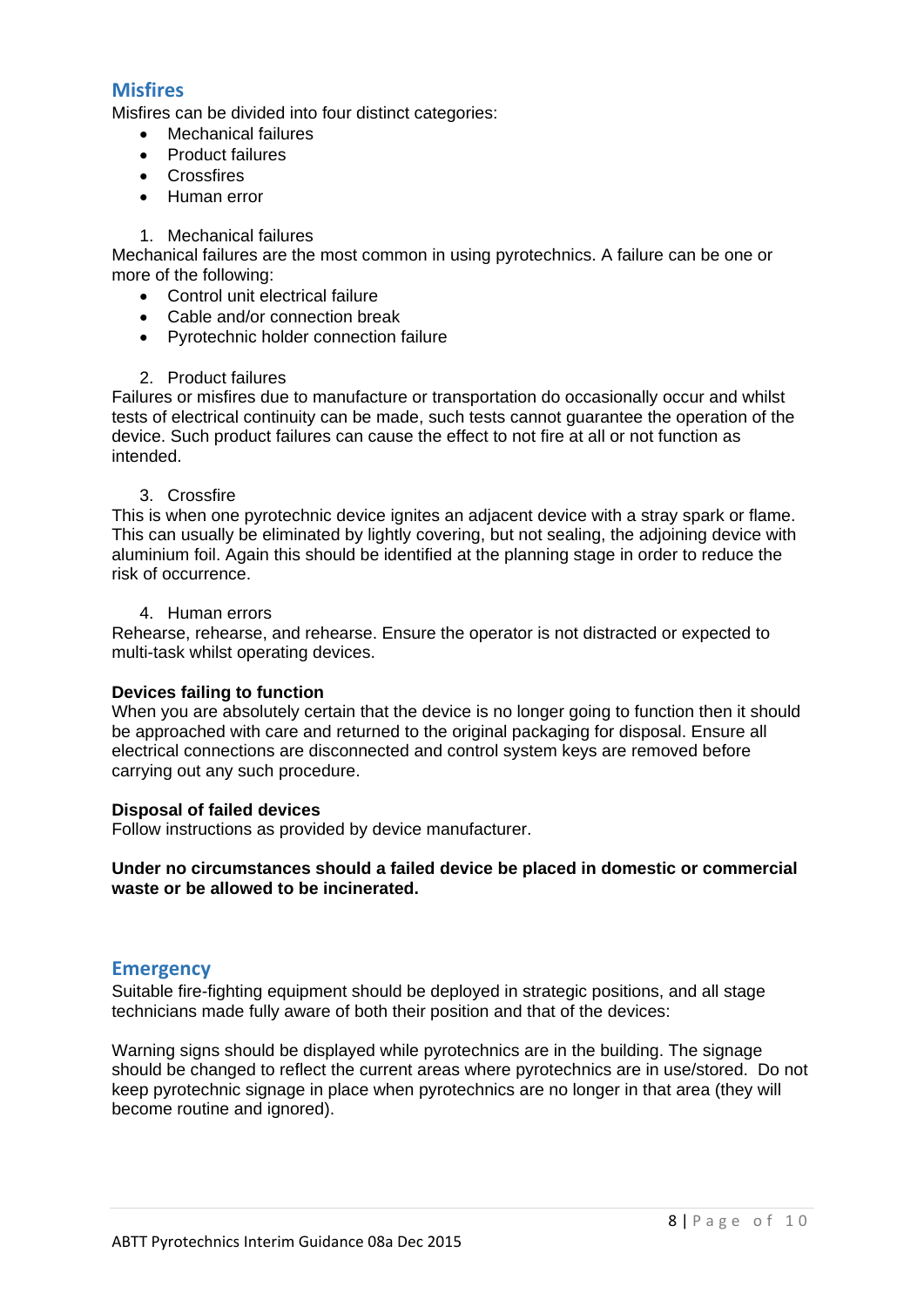## **Fire**

Ensure that suitable fire fighting equipment is available and that all personnel who are working in the vicinity such as the Stage Crew and others are trained in its use.

It is unlikely that the use of fire fighting equipment directly onto a pyrotechnic effect will extinguish the effect. The equipment should be used to put out any secondary fires that start after the effects use.

## **Fire Alarms Systems**

The smoke released when pyrotechnics are fired may activate venue fire alarm systems, in the auditorium, corridors or roof spaces. Where possible, fire systems should be set to performance mode. This can include if dual smoke and heat switchable (multi-head) detectors are in place, switching to heat detection only prior to firing any pyrotechnic.

At no time should a system be totally isolated to prevent activation of an alarm panel.

## **Waste**

Devices which have functioned correctly should be allowed to cool before be placing in general commercial waste. Consider recycling of used pyrotechnics by separating cardboard, plastic and electrical wire.

## **Clear‐up and reset.**

Matinee shows may limit available time for this operation. Consider where the final resting place for messy products will be, for example, in the orchestra pit or auditorium.